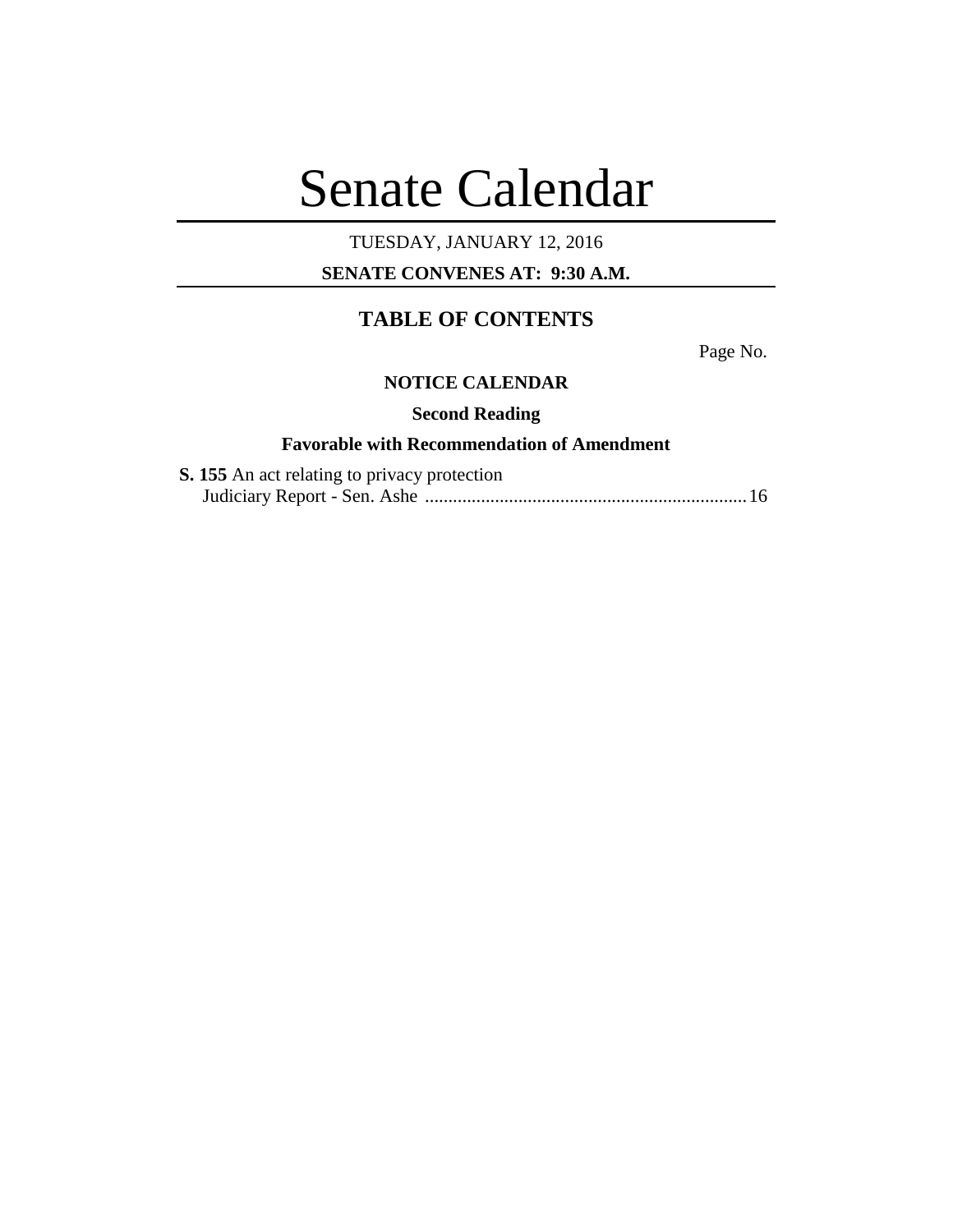#### **ORDERS OF THE DAY**

#### **NOTICE CALENDAR**

#### **Second Reading**

#### **Favorable with Recommendation of Amendment**

## **S. 155.**

An act relating to privacy protection.

#### **Reported favorably with recommendation of amendment by Senator Ashe for the Committee on Judiciary.**

The Committee recommends that the bill be amended as follows:

First: By striking out Sec. 1 in its entirety and inserting in lieu thereof a new Sec. 1 to read as follows:

Sec. 1. 18 V.S.A. chapter 42B is added to read:

#### CHAPTER 42B. HEALTH CARE PRIVACY

# § 1881. DISCLOSURE OF PROTECTED HEALTH INFORMATION PROHIBITED

(a) As used in this section:

(1) "Covered entity" shall have the same meaning as in 45 C.F.R. § 160.103.

(2) "Protected health information" shall have the same meaning as in 45 C.F.R. § 160.103.

(b) A covered entity shall not disclose protected health information unless the disclosure is permitted under the Health Insurance Portability and Accountability Act of 1996 (HIPAA).

Second: In Sec. 2, in 20 V.S.A. § 4622, by striking out subsection (a) in its entirety and inserting in lieu thereof a new subsection (a) to read as follows:

(a) Except as provided in subsection (b) of this section, a law enforcement agency shall not use a drone or information acquired through the use of a drone for the purpose of investigating, detecting, or prosecuting crime.

Third: In Sec. 2, in 20 V.S.A. § 4624, by striking out § 4624 in its entirety and inserting in lieu thereof a new § 4624 to read as follows:

#### § 4624. NONLAW ENFORCEMENT USE OF DRONES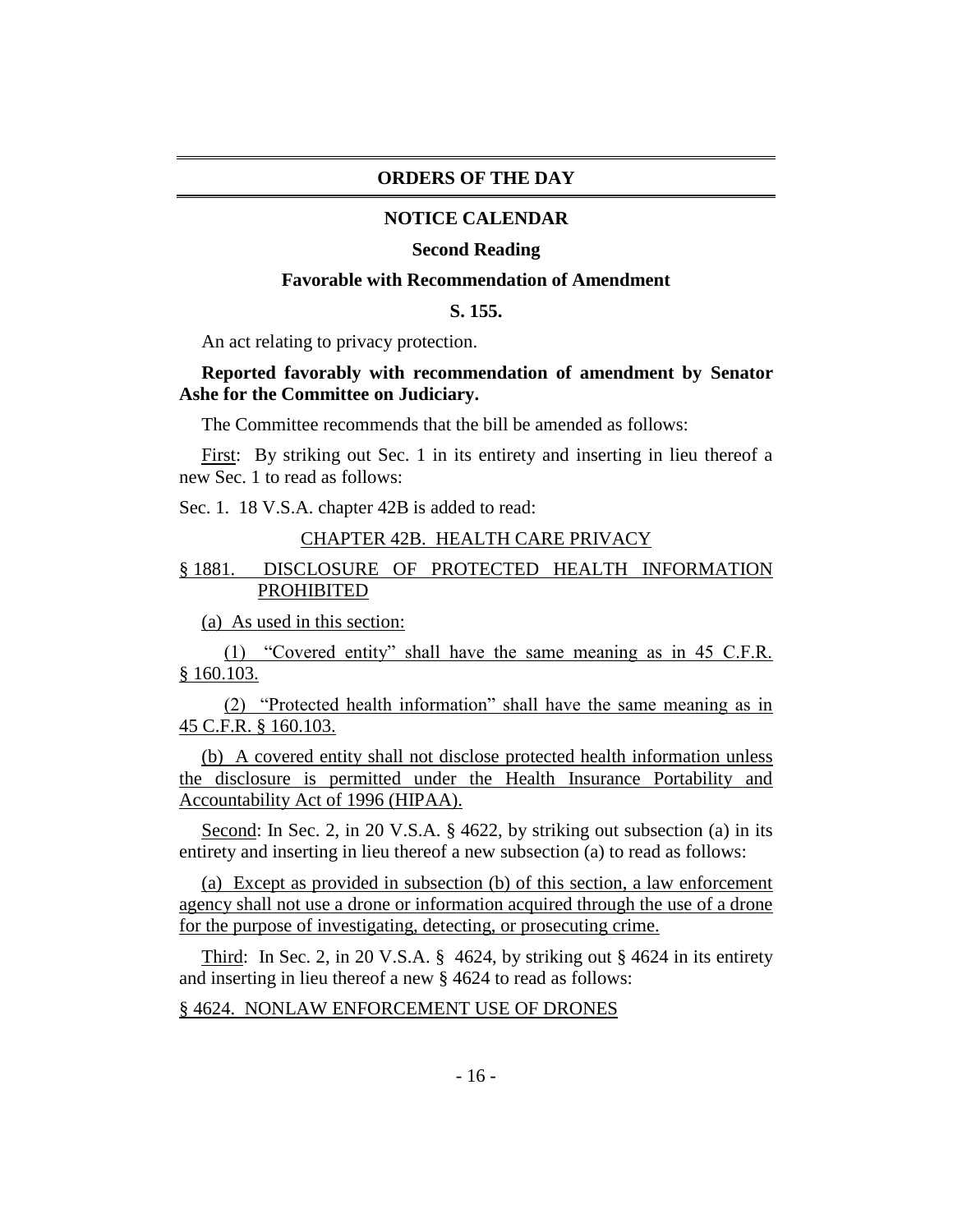(a) Any use of drones by any person other than a law enforcement agency shall comply with all applicable Federal Aviation Administration requirements and guidelines.

(b) It is the intent of the General Assembly that any person who uses a model aircraft as defined in the Federal Aviation Administration Modernization and Reform Act of 2012 shall operate the aircraft according to the guidelines of community-based organizations such as the Academy of Model Aeronautics National Model Aircraft Safety Code.

Fourth: By inserting a new Sec. 4 to read as follows:

Sec. 4. REPORT; AGENCY OF TRANSPORTATION AVIATION PROGRAM

On or before December 15, 2016, the Aviation Program within the Agency of Transportation shall report to the Senate and House Committees on Judiciary any recommendations or proposals it determines are necessary for the regulation of drones pursuant to 20 V.S.A. § 4624.

Fifth: By inserting a new Sec. 5 to read as follows:

\* \* \* Vermont Electronic Communication Privacy Act \* \* \*

Sec. 5. 13 V.S.A. chapter 232 is added to read:

# CHAPTER 232. VERMONT ELECTRONIC COMMUNICATION PRIVACY ACT

#### § 8101. DEFINITIONS

As used in this chapter:

(1) "Adverse result" means:

(A) danger to the life or physical safety of an individual;

(B) flight from prosecution;

(C) destruction of or tampering with evidence;

(D) intimidation of potential witnesses; or

(E) serious jeopardy to an investigation or undue delay of a trial.

(2) "Authorized possessor" means the possessor of an electronic device when that person is the owner of the device or has been authorized to possess the device by the owner of the device.

(3) "Electronic communication" means the transfer of signs, signals, writings, images, sounds, data, or intelligence of any nature in whole or in part by a wire, a radio, electromagnetic, photoelectric, or photo-optical system.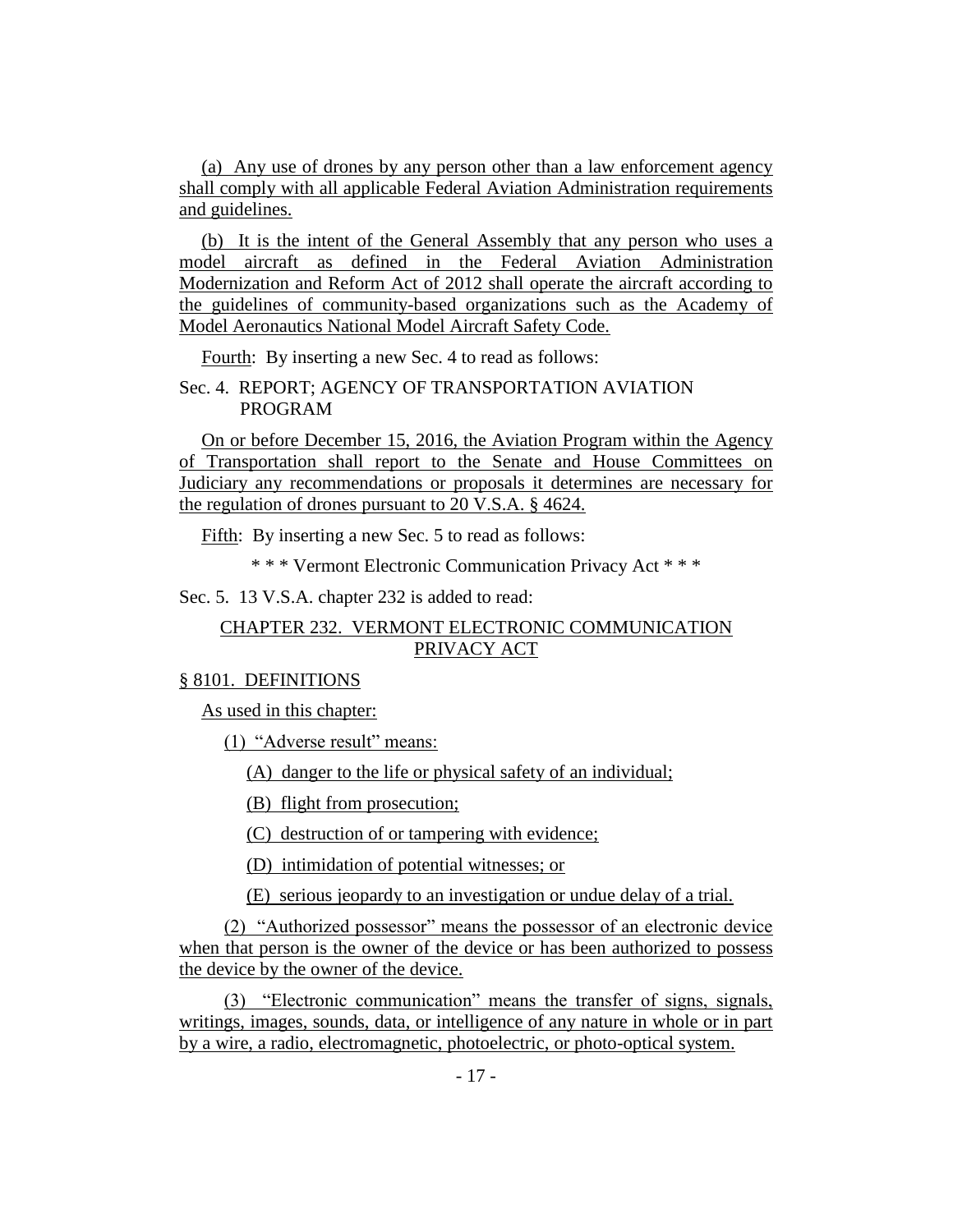(4) "Electronic communication service" means a service that provides to its subscribers or users the ability to send or receive electronic communications, including a service that acts as an intermediary in the transmission of electronic communications, or stores protected user information.

(5) "Electronic device" means a device that stores, generates, or transmits information in electronic form.

(6) "Government entity" means a department or agency of the State or a political subdivision thereof, or an individual acting for or on behalf of the State or a political subdivision thereof.

(7) "Law enforcement officer" means:

(A) a law enforcement officer certified at Level II or Level III pursuant to 20 V.S.A. § 2358;

(B) the Attorney General;

(C) an assistant attorney general;

(D) a State's Attorney; or

(E) a deputy State's attorney

(8) "Lawful user" means a person or entity who lawfully subscribes to or uses an electronic communication service, whether or not a fee is charged.

(9) "Protected user information" means electronic communication content, including the subject line of e-mails, cellular tower-based location data, GPS or GPS-derived location data, the contents of files entrusted by a user to an electronic communication service pursuant to a contractual relationship for the storage of the files whether or not a fee is charged, and data memorializing the content of information accessed or viewed by a user.

(10) "Service provider" means a person or entity offering an electronic communication service.

(11) "Specific consent" means consent provided directly to the government entity seeking information, including when the government entity is the addressee or intended recipient or a member of the intended audience of an electronic communication. Specific consent does not require that the originator of a communication have actual knowledge that an addressee, intended recipient, or member of the specific audience is a government entity.

(12) "Subscriber information" means the name, names of additional account users, account number, billing address, physical address, e-mail address, telephone number, payment method, record of services used, record of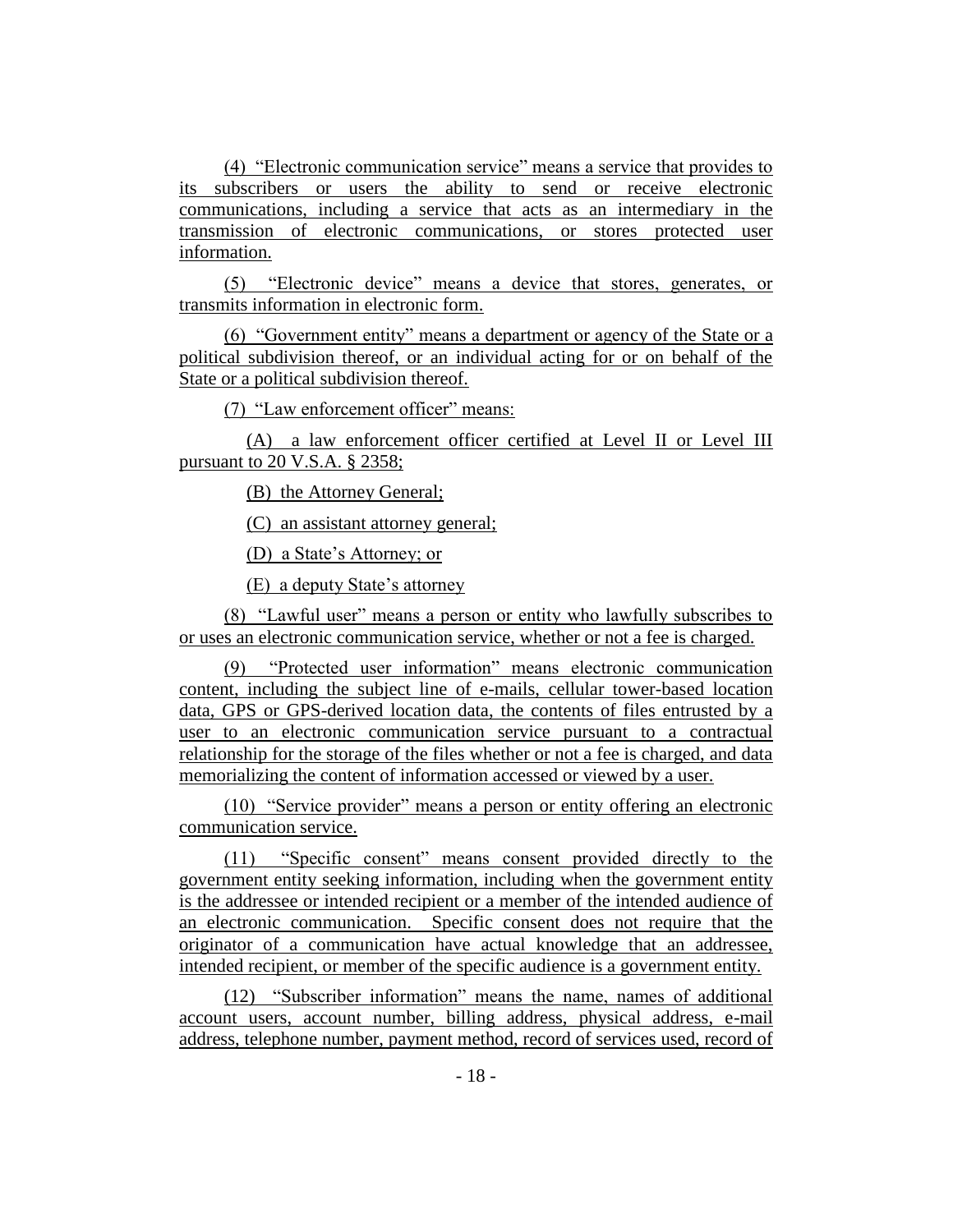duration of service provided, and I.P. address kept by a service provider regarding a user or account.

# § 8102. LIMITATIONS ON COMPELLED PRODUCTION OF ELECTRONIC INFORMATION

(a) Except as provided in this section, a law enforcement officer shall not compel the production of or access to protected user information from a service provider.

(b) A law enforcement officer may compel the production of or access to protected user information from a service provider:

(1) pursuant to a warrant;

(2) pursuant to an existing, judicially recognized exception to the warrant requirement;

(3) with the specific consent of a lawful user of the electronic communication service;

(4) if a law enforcement officer, in good faith, believes that an emergency involving danger of death or serious bodily injury to any person requires access to the electronic device information without delay; or

(5) except where prohibited by State or federal law, if the device is seized from an inmate's possession or found in an area of a correctional facility, jail, or lock-up under the jurisdiction of the Department of Corrections, a sheriff, or a court to which inmates have access and the device is not in the possession of an individual and the device is not known or believed to be the possession of an authorized visitor.

(c) A law enforcement officer may compel the production of or access to information kept by a service provider other than protected user information:

(1) pursuant to a subpoena issued by a judicial officer, who shall issue the subpoena upon a finding that:

(A) there is reasonable cause to believe that an offense has been committed; and

(B) the information sought is relevant to the offense or appears reasonably calculated to lead to discovery of evidence of the alleged offense;

(2) pursuant to a subpoena issued by a grand jury;

(3) pursuant to a court order issued by a judicial officer upon a finding that the information sought is reasonably related to a pending investigation or pending case; or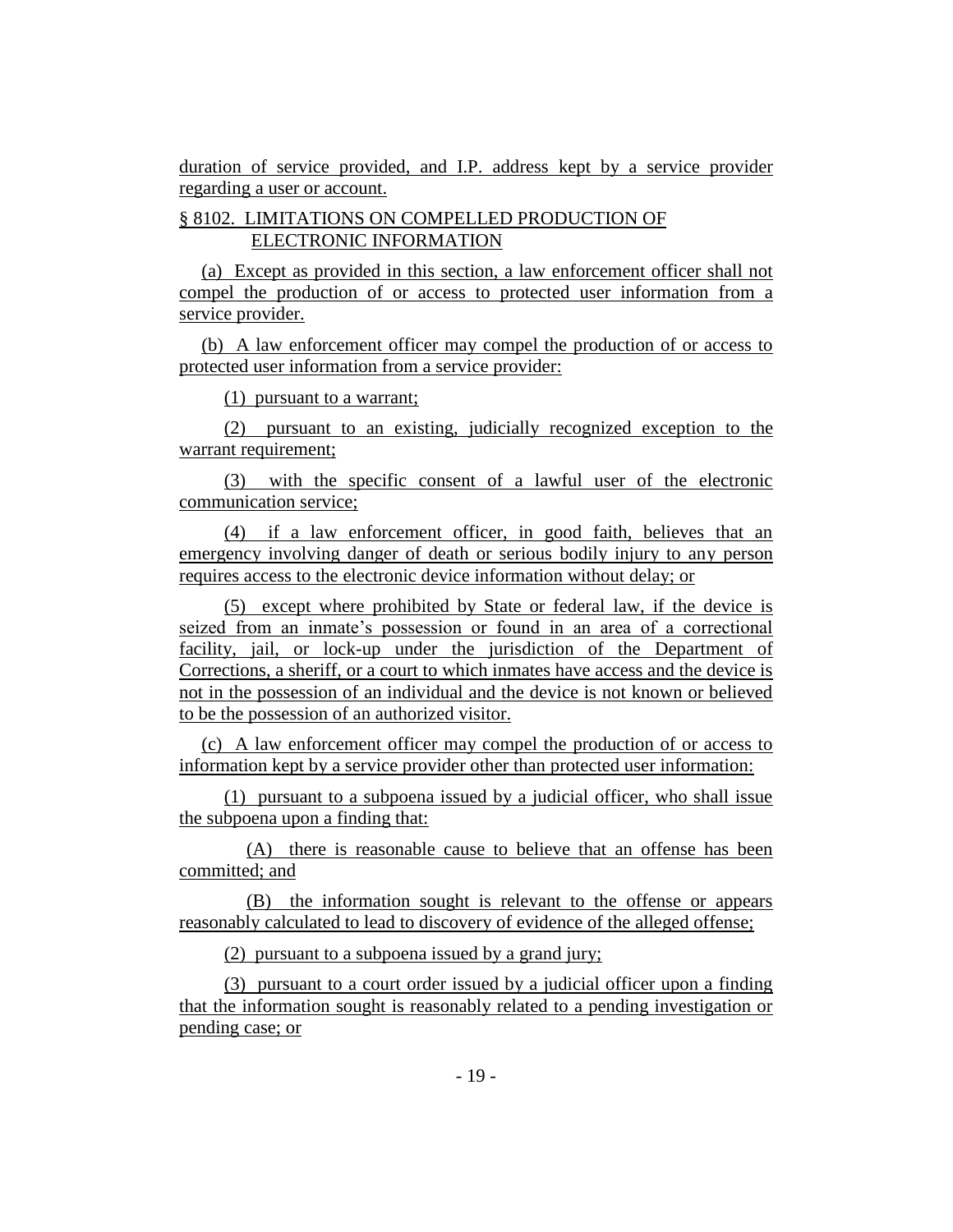(4) for any of the reasons listed in subdivisions  $(b)(2)$ –(4) of this section.

(d) A warrant issued for protected user information shall comply with the following requirements:

(1) The warrant shall describe with particularity the information to be seized by specifying the time periods covered and, as appropriate and reasonable, the target individuals or accounts, the applications or services covered, and the types of information sought.

(2)(A) The warrant shall require that any information obtained through execution of the warrant that is unrelated to the warrant's objective not be subject to further review, use, or disclosure without a court order.

(B) A court shall issue an order for review, use, or disclosure of information obtained pursuant to subdivision (A) of this subdivision (2) if it finds there is probable cause to believe that:

(i) the information is relevant to an active investigation;

(ii) the information constitutes evidence of a criminal offense; or

(iii) review, use, or disclosure of the information is required by State or federal law.

(e) A warrant or subpoena directed to a service provider shall be accompanied by an order requiring the service provider to verify the authenticity of electronic information that it produces by providing an affidavit that complies with the requirements of Rule  $902(11)$  or  $902(12)$  of the Vermont Rules of Evidence.

(f) A service provider may voluntarily disclose information other than protected user information when that disclosure is not otherwise prohibited by State or federal law.

(g) If a law enforcement officer receives information voluntarily provided pursuant to subsection (f) of this section, the officer shall destroy the information within 90 days unless any of the following circumstances apply:

(1) A law enforcement officer has or obtains the specific consent of the sender or recipient of the electronic communications about which information was disclosed.

(2) A law enforcement officer obtains a court order authorizing the retention of the information. A court shall issue a retention order upon a finding that the conditions justifying the initial voluntary disclosure persist. The order shall authorize the retention of the information only for as long as: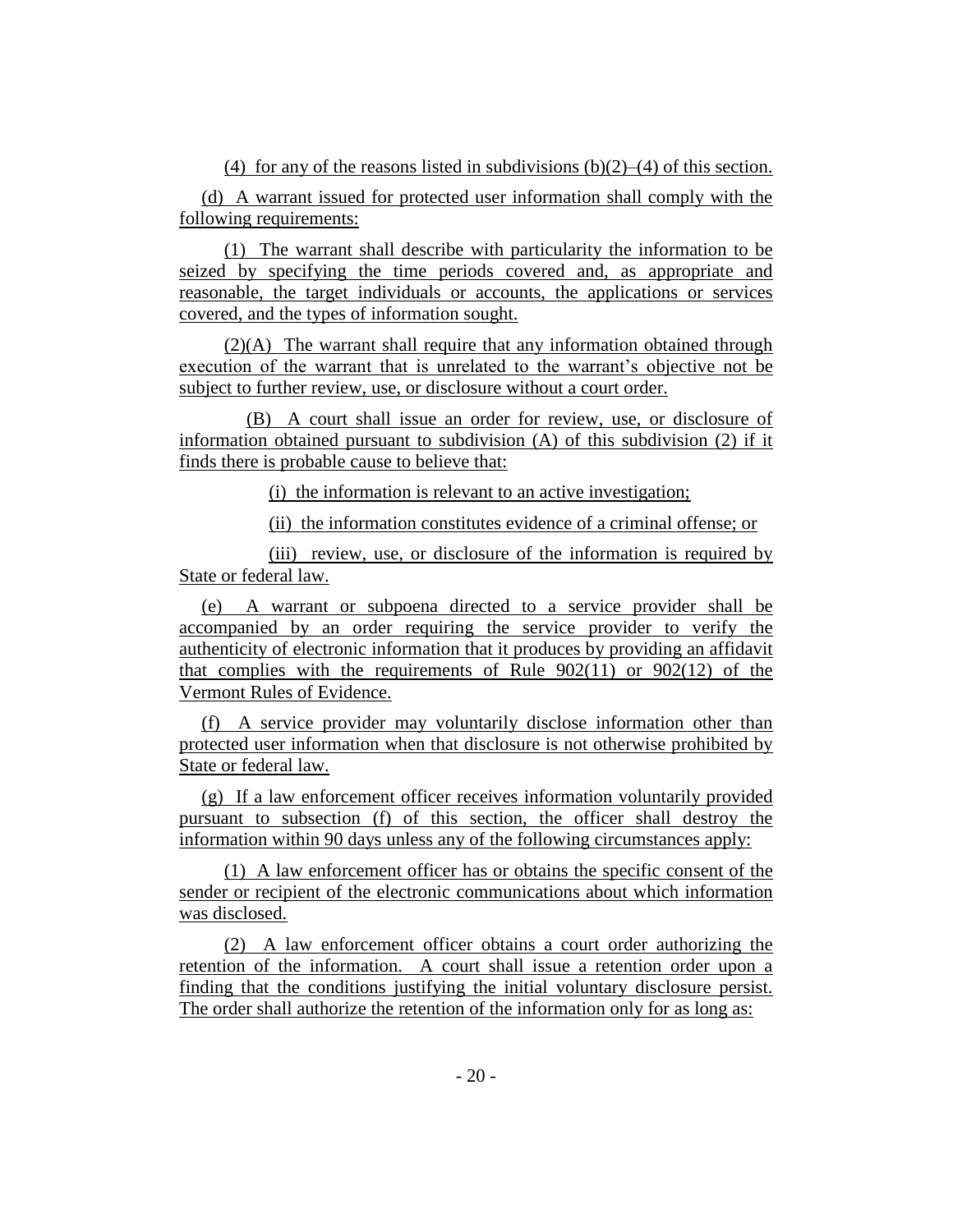(A) the conditions justifying the initial voluntary disclosure persist; or

(B) there is probable cause to believe that the information constitutes evidence of the commission of a crime.

(3) A law enforcement officer reasonably believes that the information relates to an investigation into child exploitation and the information is retained as part of a multiagency database used in the investigation of similar offenses and related crimes.

(h) If a law enforcement officer obtains electronic information without a warrant under subdivision  $(b)(4)$  of this section because of an emergency involving danger of death or serious bodily injury to a person that requires access to the electronic information without delay, the officer shall, within five days after obtaining the information, apply for a warrant or order authorizing obtaining the electronic information or a motion seeking approval of the emergency disclosures. The application or motion shall set forth the facts giving rise to the emergency and shall, if applicable, include a request supported by a sworn affidavit for an order delaying notification under subdivision 8103(b)(1) of this section. The court shall promptly rule on the application or motion. If the court finds that the facts did not give rise to an emergency or denies the motion or application on any other ground, the court shall order the immediate destruction of all information obtained, and immediate notification pursuant to subsection 8103(a) if this title if it has not already been provided.

(i) This section does not limit the existing authority of a law enforcement officer to use legal process to do any of the following:

(1) require an originator, addressee, or intended recipient of an electronic communication to disclose any protected user information associated with that communication;

(2) require an entity that provides electronic communications services to its officers, directors, employees, or agents for the purpose of carrying out their duties to disclose protected user information associated with an electronic communication to or from an officer, director, employee, or agent of the entity; or

(3) require a service provider to provide subscriber information.

(j) A service provider shall not be subject to civil or criminal liability for producing or providing access to information in good faith reliance on the provisions of this section. This subsection shall not apply to gross negligence, recklessness, or intentional misconduct by the service provider.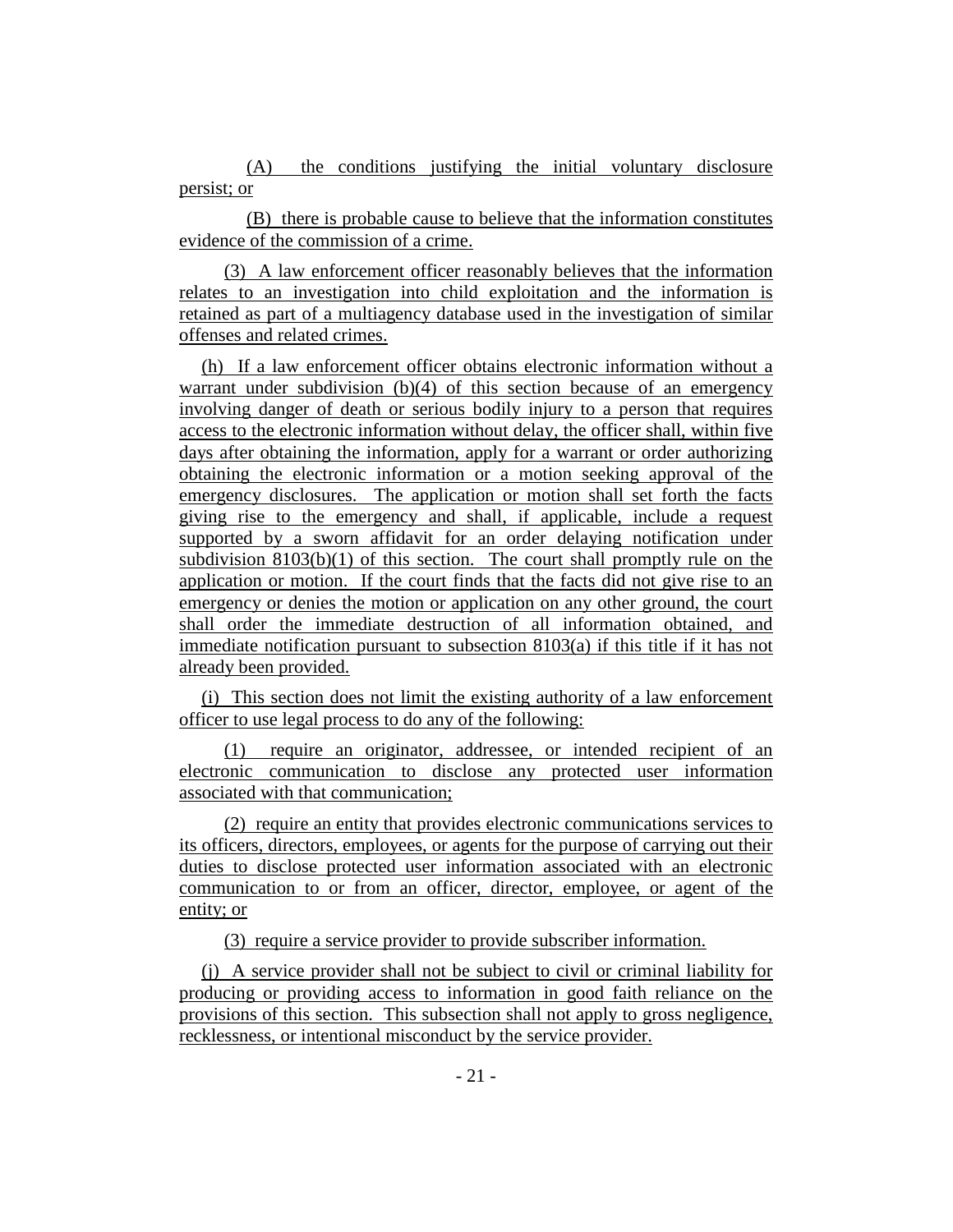## § 8103. NOTICE TO USER OR SUBSCRIBER

(a) Except as otherwise provided in this section, a law enforcement officer who executes a warrant or obtains electronic information in an emergency pursuant to subdivision  $8102(b)(4)$  of this section shall serve upon, or deliver to by registered or first-class mail, electronic mail, or other means reasonably calculated to be effective, the identified targets of the warrant or emergency request a notice that informs the recipient that information about the recipient has been compelled or requested, and, if there was an emergency request, states with reasonable specificity the nature of the government action relative to which the information is sought. The notice shall include a copy of the warrant if a warrant was obtained. The notice shall be served, mailed, or delivered by reliable electronic means contemporaneously with the execution of the warrant, or, in the case of an emergency, within three days after obtaining the electronic information.

(b)(1) When a warrant is sought or electronic information is obtained in an emergency under subdivision 8102(b)(4) of this title, the law enforcement officer may submit a request supported by a sworn affidavit for an order delaying the notification required by subsection (a) of this section and prohibiting any party providing information from notifying any other party that information has been sought. The court shall issue the order if it determines that there is reason to believe that notification may have an adverse result. The delay shall not exceed the period of time for which the court finds there is reason to believe that the notification may have the adverse result, and in no event shall the delay exceed 90 days.

(2) The court may grant additional extensions of the delay for periods of up to 90 days each on the same grounds as provided for in subdivision (1) of this subsection.

(3) When the delayed notification period expires, a law enforcement officer shall serve upon, or deliver to by registered or first-class mail, electronic mail, or reliable electronic means the order for delayed notification, the identified targets of the warrant:

(A) a document that includes the information described in subsection (a) of this section; and

(B) a copy of all electronic information obtained or a summary of that information, including, at a minimum:

(i) the number and types of records disclosed;

(ii) the date and time when the earliest and latest records were created; and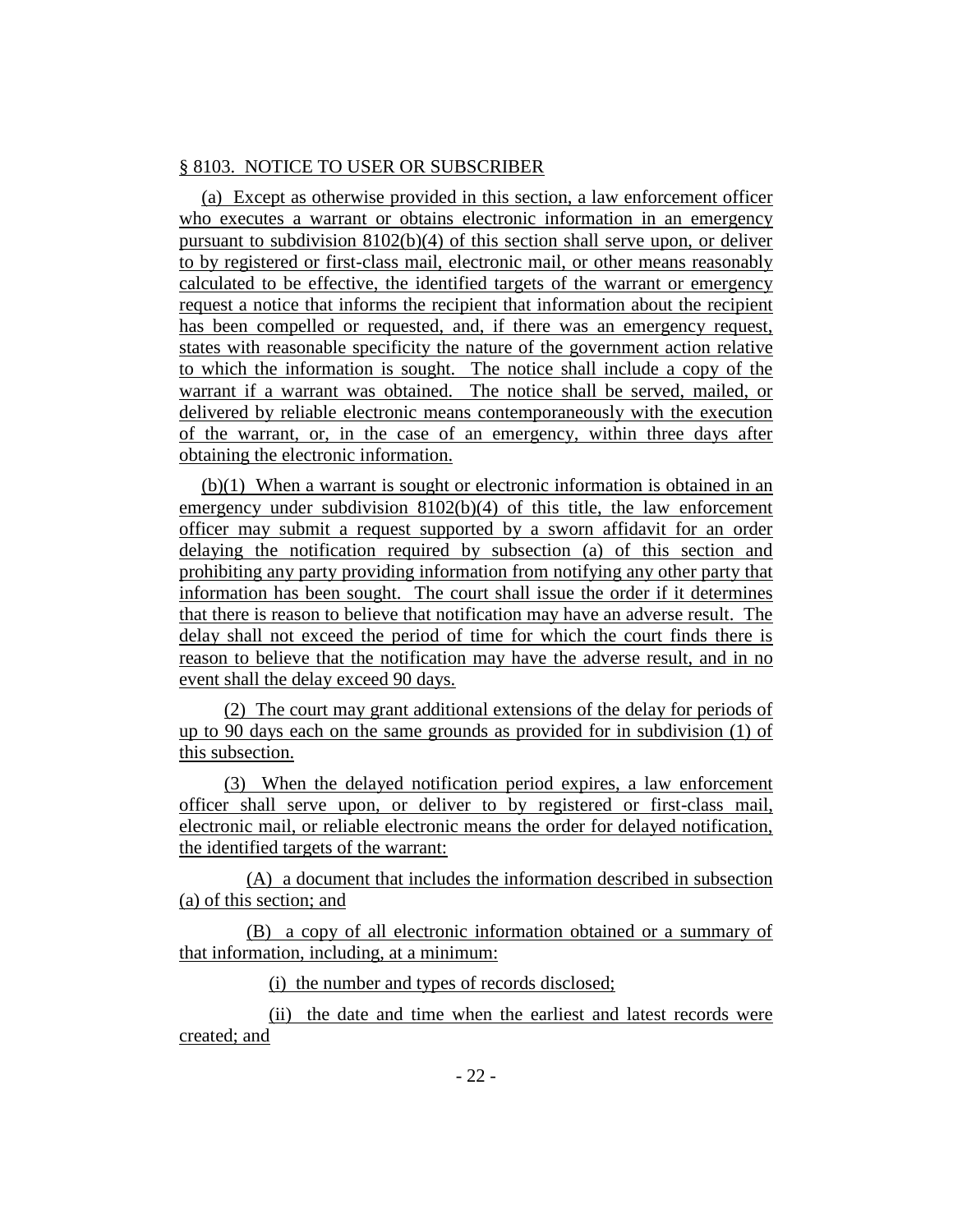#### (iii) a copy of the motion seeking delayed notification.

(c) If there is no identified target of a warrant or emergency request at the time of its issuance, the government entity shall submit to the Department of Public Safety within three days of the execution of the warrant or issuance of the request all of the information required by subsection (a) of this section. If an order delaying notice is issued pursuant to subsection (b) of this section, the law enforcement officer shall submit to the Department upon the expiration of the delayed notification period all of the information required in subdivision (b)(3) of this section. The Department shall publish all reports required by this subsection on its Internet website within 90 days of receipt. The Department shall redact names and other identifying information from the reports.

(d) Except as otherwise provided in this section, nothing in this chapter shall prohibit or limit a service provider or any other party from disclosing information about any request or demand for electronic information.

(e) For purposes of this chapter, a warrant served upon a service provider is deemed to have been executed no later than five days after the information or data compelled by the warrant has been produced by the service provider to a law enforcement officer.

#### § 8104. EXCLUSIVE REMEDIES FOR A VIOLATION OF THIS CHAPTER

(a) A defendant in a trial, hearing, or proceeding may move to suppress electronic information obtained or retained in violation of the U.S. Constitution, the Vermont Constitution, or this chapter.

(b) A defendant in a trial, hearing, or proceeding shall not move to suppress electronic information on the ground that Vermont lacks personal jurisdiction over a service provider, or on the ground that the constitutional or statutory privacy rights of an individual other than the defendant were violated.

(c) A service provider who receives a subpoena issued pursuant to this chapter may file a motion to quash the subpoena. The motion shall be filed in the court that issued the subpoena before the expiration of the time period for production of the information. The court shall hear and decide the motion as soon as practicable. Consent to additional time to comply with process under section 806 of this title does not extend the date by which a service provider shall seek relief under this subsection.

# § 8105. EXECUTION OF WARRANT FOR INFORMATION KEPT BY SERVICE PROVIDER

A warrant issued under this chapter may be addressed to any Vermont law enforcement officer. The officer shall serve the warrant upon the service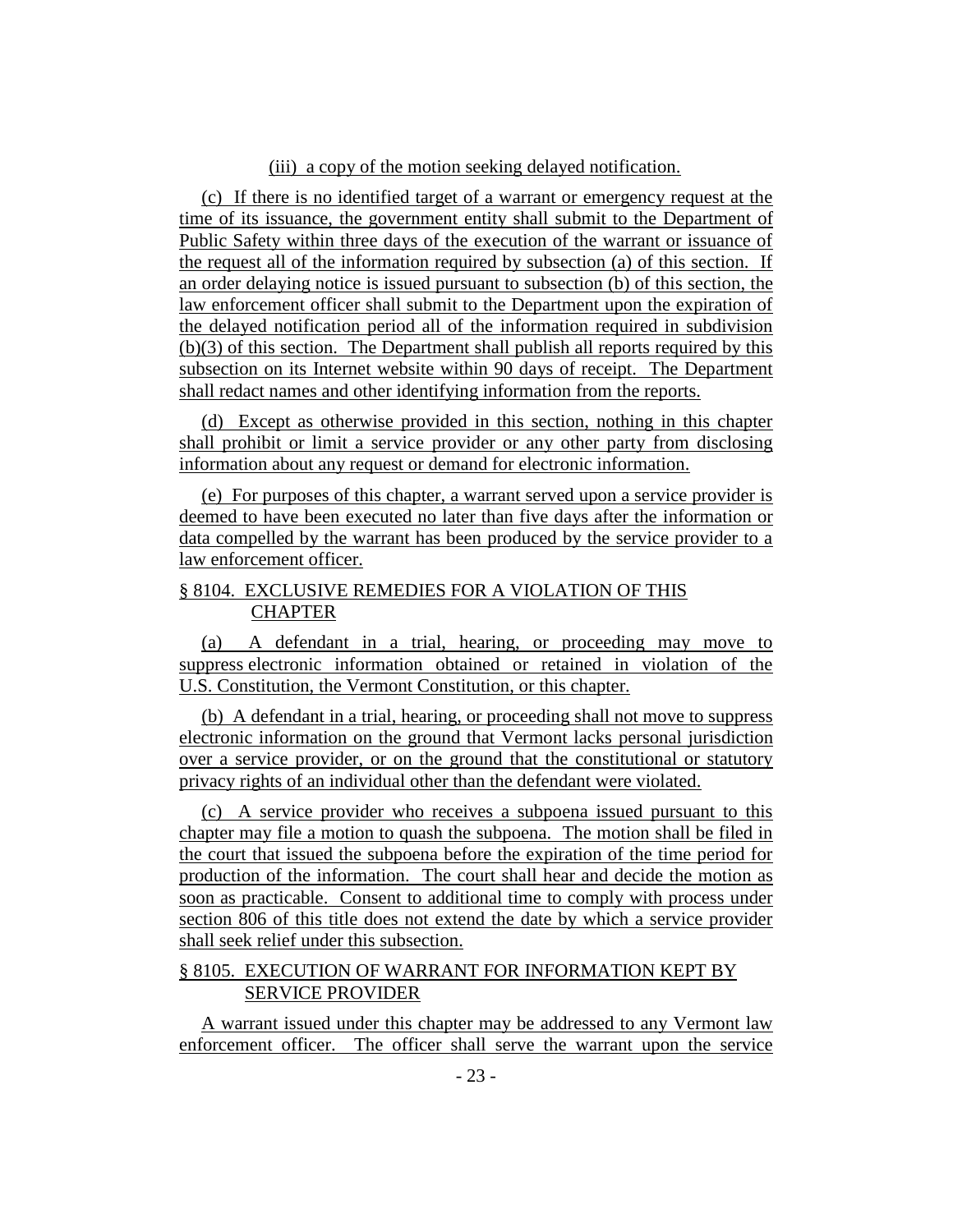provider, the service provider's registered agent, or, if the service provider has no registered agent in the State, upon the Office of Secretary of State in accordance with 12 V.S.A. §§ 851–858. If the service provider consents, the warrant may be served via U.S. mail, courier service, express delivery service, facsimile, electronic mail, an Internet-based portal maintained by the service provider, or other reliable electronic means. The physical presence of the law enforcement officer at the place of service or at the service provider's repository of data shall not be required.

#### § 8106. SERVICE PROVIDER'S RESPONSE TO WARRANT

The service provider shall produce the items listed in the warrant within 20 days in a manner and format that permits them to be searched by the law enforcement officer. The court may, for good cause shown, shorten or lengthen the 20-day deadline. This section shall not be construed to limit the authority of a law enforcement officer under existing law to search personally for and locate items or data on the premises of a Vermont service provider.

# § 8107. CRIMINAL PROCESS ISSUED BY VERMONT COURT; **RECIPROCITY**

(a) Criminal process, including subpoenas, search warrants, and other court orders issued pursuant to this chapter, may be served and executed upon any service provider within or outside the State, provided the service provider has contact with Vermont sufficient to support personal jurisdiction over it by this State. Notwithstanding any other provision in this chapter, only a service provider may challenge legal process, or the admissibility of evidence obtained pursuant to it, on the ground that Vermont lacks personal jurisdiction over it.

(b) This section shall not be construed to limit the authority of a court to issue criminal process under any other provision of law.

(c) A service provider incorporated, domiciled, or with a principal place of business in Vermont that has been properly served with criminal process issued by a court of competent jurisdiction in another state, commonwealth, territory, or political subdivision thereof shall comply with the legal process as though it had been issued by a court of competent jurisdiction in this State.

## § 8108. REAL TIME INTERCEPTION OF INFORMATION PROHIBITED

A law enforcement officer shall not use a device which via radio or other electromagnetic wireless signal intercepts in real time from a user's device a transmission of communication content, real time cellular tower-derived location information, or real time GPS-derived location information, except for purposes of locating and apprehending a fugitive for whom an arrest warrant has been issued. This section shall not be construed to prevent a law